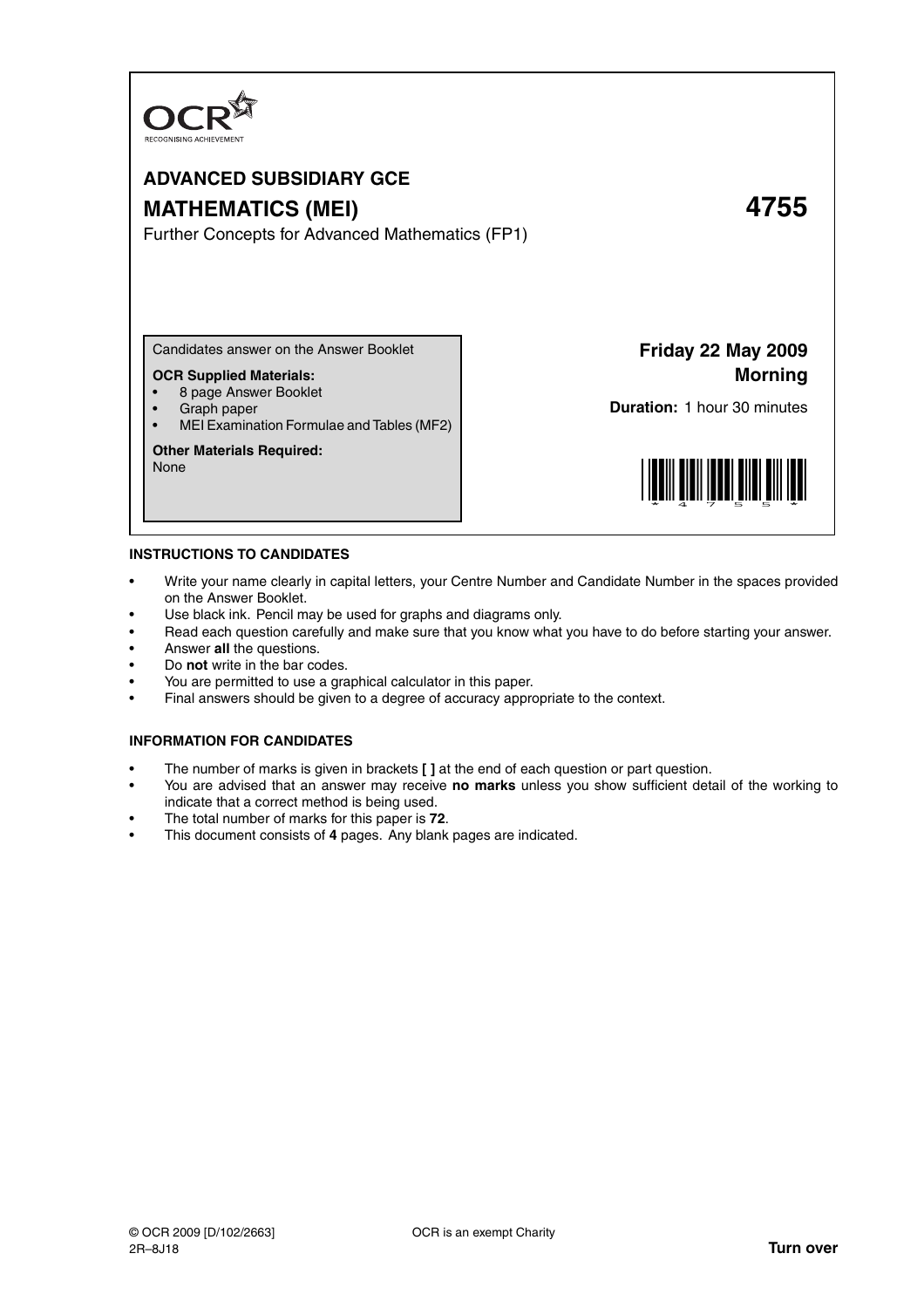# **Section A** (36 marks)

1 (i) Find the inverse of the matrix 
$$
\mathbf{M} = \begin{pmatrix} 4 & -1 \\ 3 & 2 \end{pmatrix}
$$
. [2]

**(ii)** Use this inverse to solve the simultaneous equations

$$
4x - y = 49,
$$
  

$$
3x + 2y = 100,
$$

showing your working clearly. **[3] [3]** 

- **2** Show that  $z = 3$  is a root of the cubic equation  $z^3 + z^2 7z 15 = 0$  and find the other roots. **[5]**
- **3** (i) Sketch the graph of  $y = \frac{2}{x+1}$ *x* + 4 . **[2]**
	- **(ii)** Solve the inequality

$$
\frac{2}{x+4} \leq x+3,
$$

showing your working clearly. **[5]** 

**4** The roots of the cubic equation  $2x^3 + x^2 + px + q = 0$  are  $2w$ , −6*w* and  $3w$ . Find the values of the roots and the values of *p* and *q*. **[6]**

5 (i) Show that 
$$
\frac{1}{5r-2} - \frac{1}{5r+3} = \frac{5}{(5r-2)(5r+3)}
$$
 for all integers r. [2]

- **(ii)** Hence use the method of differences to show that *n* ∑*r*=1 1  $\frac{1}{(5r-2)(5r+3)} = \frac{n}{3(5n)}$  $3(5n + 3)$ . **[4]**
- **6** Prove by induction that  $3 + 10 + 17 + ... + (7n 4) = \frac{1}{2}n(7n 1)$  for all positive integers *n*. [7]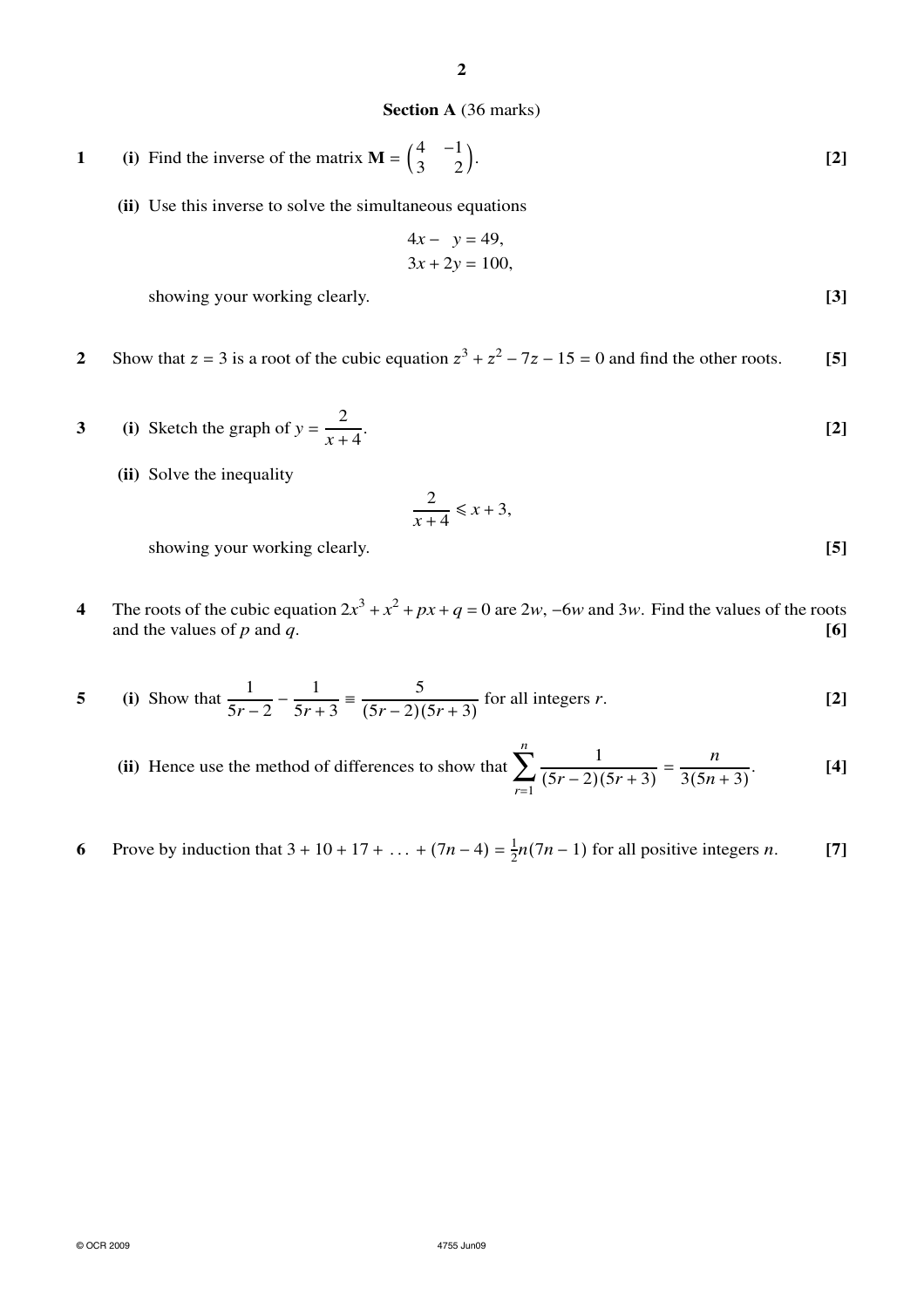# **Section B** (36 marks)

7 A curve has equation 
$$
y = \frac{(x+2)(3x-5)}{(2x+1)(x-1)}
$$
.

- **(i)** Write down the coordinates of the points where the curve crosses the axes. **[3]**
- **(ii)** Write down the equations of the three asymptotes. **[3]**
- **(iii)** Determine whether the curve approaches the horizontal asymptote from above or below for
	- (*A*) large positive values of *x*,
	- (*B*) large negative values of *x*. **[3]**
- **(iv)** Sketch the curve. **[3]**
- **8** Fig. 8 shows an Argand diagram.



**Fig. 8**

- **(i)** Write down the equation of the locus represented by the perimeter of the circle in the Argand diagram. **[3]**
- (ii) Write down the equation of the locus represented by the half-line  $\ell$  in the Argand diagram. **[3]**
- (iii) Express the complex number represented by the point P in the form  $a + bi$ , giving the exact values of *a* and *b*.  $[3]$
- **(iv)** Use inequalities to describe the set of points that fall within the shaded region (excluding its boundaries) in the Argand diagram. **[3]**

# **[Question 9 is printed overleaf.]**